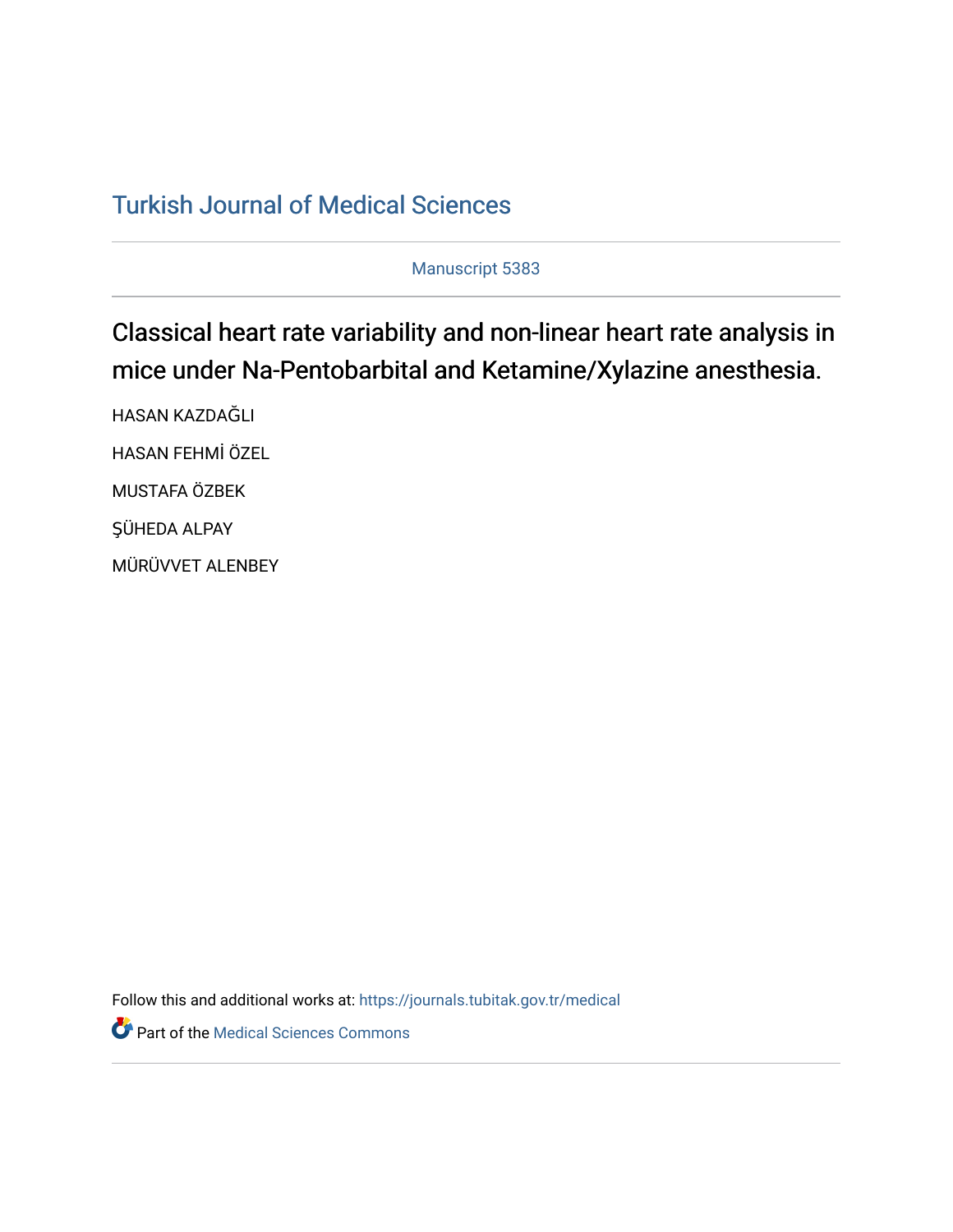

**Turkish Journal of Medical Sciences** Turk J Med Sci

**http://journals.tubitak.gov.tr/medical/**

## **Classical heart rate variability and nonlinear heart rate analysis in mice under Napentobarbital and ketamine/xylazine anesthesia**

**Hasan KAZDAĞLI1,\*, H. Fehmi ÖZEL2 , Mustafa ÖZBEK3 , Şüheda ALPAY<sup>3</sup> , Mürüvvet ALENBEY3**

1 Vocational School of Health Sciences, İzmir University of Economics, İzmir, Turkey <sup>2</sup> Vocational School of Health Sciences, Manisa Celal Bayar University, Manisa, Turkey<sup>3</sup> Deneatment of Physiclesus Faculty of Medicine, Menice Celal Bayar University, Manisa, Turkey  $3$ Department of Physiology, Faculty of Medicine, Manisa Celal Bayar University, Manisa, Turkey

#### **Received:** 19.04.2021 **•** Accepted/Published Online: 05.02.2022 **•** Final Version: 16.06.2022

**Background/aim:** Anesthetics are often used in animal experiments to achieve immobilization and relieve pain. However, many anesthetics can alter the dynamics of cardiovascular systems. We aimed to compare the effects of two frequently used anesthetics agents on heart rate variability (HRV) parameters in mice.

**Materials and methods:** This observational study was performed between May and June 2014 in 21 male BALB/c mice aged 16–20 weeks. The animals were divided into three groups: pentobarbital (P),  $(n = 7)$ ; pentobarbital+fentanyl (P+F),  $(n = 7)$ ; and ketamine+xylazine (K+X), (n = 7). Surface electrocardiography (ECG) electrodes were placed in lead II configuration. The tachogram of RR intervals was obtained after R waves were detected using the Pan-Tompkins real-time QRS recognition algorithm. Frequency-domain, time-domain, and nonlinear HRV analyses were performed.

**Results**: The bradycardia effect was higher in the K+X group (p < 0.01). Time-domain indices were higher in group K+X compared to group P ( $p < 0.01$ ) and group P+F ( $p < 0.001$ ). Very low frequency (VLF) power was significantly lower in group K+X compared to group P and group P+F (p < 0.01). Low frequency (LF) power, low frequency/high frequency (LF/HF) ratio, and total power (TP) were higher in group K+X compared to group P ( $p < 0.01$ ) and group P+F ( $p < 0.001$ ). The detrended fluctuation analysis short-term parameter (DFA $\alpha_1$ ) was significantly higher in group K+X compared to group P+F (p < 0.05) and the long-term parameter (DFA $\alpha_2$ ) was lower in group K+X compared to group P (p < 0.05). Standard deviations SD1 and SD2 were higher in group K+X compared to group P (p < 0.001) and group P+F (p < 0.001), SD2/SD1 ratio was lower in group K+X compared to group P (p < 0.05) and group P+F (p < 0.05). Entropy measures did not differ between groups.

**Conclusion**: HRV analyses, including nonlinear methods, indicated that a K+X combination reduces imbalance and disorder in the regulation of the autonomic nervous system (ANS) in comparison to both P and the P+F combination.

**Key words:** Mice, anesthetics, heart rate variability, autonomic nervous system

#### **1. Introduction**

The number of heart beats per minute is referred to as heart rate. The difference in the time intervals between adjacent heartbeats is defined as heart rate variability (HRV) [1]. Heart-brain interactions and complex nonlinear autonomic nervous system (ANS) processes produce HRV, which may be considered as a measure of neurocardiac activity. It is well known that the ANS persistently regulates and monitors almost every function of the body, and ANS disturbances occurring when the body is under stress or in a pathological state may alter HRV [2].

Animal studies have great importance for a better understanding of disease mechanisms and for the development of new therapeutic methods. Anesthesia and/

or analgesia are often used in animal experiments to achieve sufficient immobilization, and relieve stress or pain [3]. However, any given anesthetic may change the dynamics of the physiological system [4], which may, in turn, falsify the results of the study. It has been reported that anesthetics may cause vagal withdrawal, which may be inappropriate for the studies that investigate the various aspects of ANS [5, 6]. Monitoring ANS via HRV analysis may be beneficial since this method is a relatively variable tool for evaluating ANS functions [7]. Therefore, in the studies monitoring ANS regulation via analysis of HRV, it is important to be aware of the effects of commonly used anesthetics.

Three anesthetics, pentobarbital and ketamine/ xylazine, are commonly used in animal studies because



<sup>858</sup> \* Correspondence: kazdaglihasan@gmail.com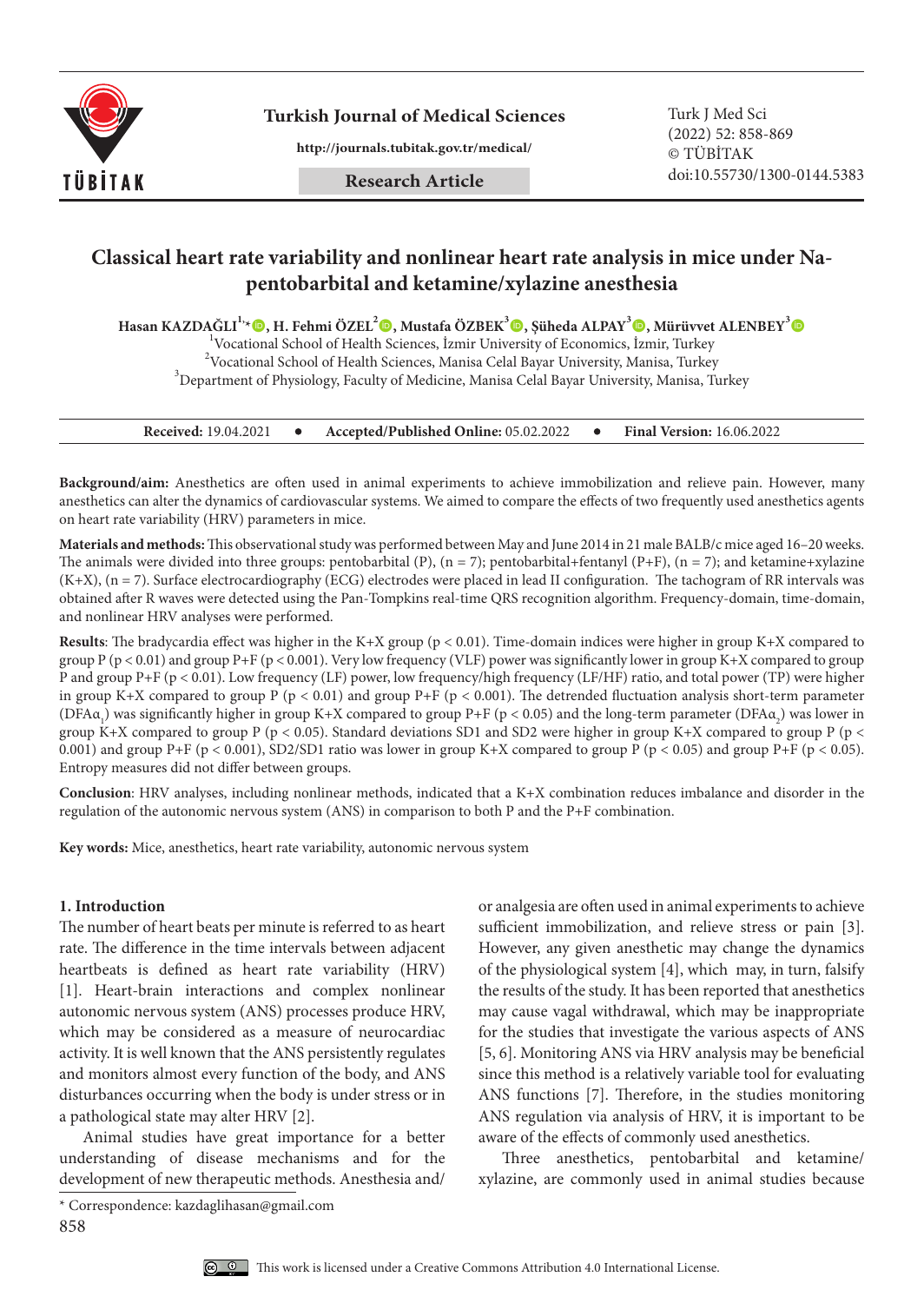of their favorable recovery profile and the relatively lower incidence of side effects [8]. However, induction of anesthesia with pentobarbital is often associated with a significant decrease in mean arterial blood pressure (BP), body temperature (BT), and heart rate (HR) [9]. The hypotensive effect of pentobarbital may be attributed to a decrease in systemic vascular resistance or cardiac output, altered baroreflex mechanisms, and decreased myocardial contractility [10,11]. Inhibition of the sympathetic nervous system may explain the pentobarbital-induced hemodynamic alterations, however, the exact mechanism is still unknown [12]. These effects of pentobarbital, doses of which range from 30 to 100 mg/kg in studies, are reported to be dose-dependent [11]. While the therapeutic dose of 30 mg/kg pentobarbital is reportedly free of depressive affect, it is considered that larger doses cause antiadrenergic effects on the cardiac system [5].

The sedative analgesic most used by veterinarians is xylazine, an alpha2-adrenoceptor agonist. Side effects include bradycardia, depression of the cardiopulmonary system, and cardiac dysrhythmia; xylazine works well with ketamine to provide muscle relaxation and analgesic effects [13].

Ketamine has several pharmacological characteristics, including its analgesic effects and cardiovascular stimulating effects, such as increasing BP, HR, and cardiac output at the normal doses [14]. Ketamine has a short anesthetic duration and muscular rigidity effect, for longer surgery durations, and its use alone may be ineffective; therefore, a combination of ketamine plus xylazine  $(K+X)$ is more appropriate. Also, this combination allows the usage of reduced doses, so the unwanted effects of both agents can be avoided [15].

Fentanyl citrate (F) is an effective, short-acting narcotic analgesic; however, it has been reported to trigger extended and recurring respiratory depression [16]. The accumulation of fentanyl in plasma and the central nervous system following a single intravenous bolus injection has been related to persistent ventilatory depression in anesthetized dogs [17,18].

This study was performed to compare the possible effects of commonly used anesthetic agents on HRV parameters in mice by conducting both classical frequency and time domain analyses, as well as nonlinear analysis.

## **2. Material and methods**

## **2.1. Animals and anesthesia**

The animal experiment of the present observational study was performed after obtaining the permission of the local Ethics Committee for Animal Experimentations (No:77.637.435-13) between May and June 2014. 16–20 weeks-old male BALB/c mice weighing 26.19 ± 2.11 grams were purchased from the KOBAY Incorporated Company (Ankara, Turkey). Since it has been reported that the menstrual cycle affects HRV analysis, males were selected [19].

The animals were caged for at least five days before initiation of experiments in a special room in the animal care center of Manisa Celal Bayar University (DEHAM-Manisa/Turkey) at a room temperature of 20–22 °C under 12-h light/dark cycles. Drinking water and food were provided ad libitum. All experiments were performed at the same time under daylight.

Before the experiments, each mouse was weighed to calculate the anesthetic/analgesic doses. The mice were anesthetized with an intraperitoneal injection of three different anesthetics. Anesthetic doses were selected as follows  $[20]$ : Na-pentobarbital  $(90 \text{ mgkg}^{-1}, i.p., \text{SIGMA})$ Inc. Germany) for group P; Na-pentobarbital (90 mgkg–1, i.p.) plus fentanyl (0.2 mgkg–1, i.p., GENESIS Inc. İstanbul-Turkey) for group  $P+F$ ; and, finally, ketamine (100 mgkg<sup>-1</sup>, i.p., SIGMA Inc. Germany) plus xylazine (8 mgkg–1, i.p., SIGMA Inc. Germany) for group K+X. To assess the depth of anesthesia, both pedal withdrawal reflex and the breathing frequency were evaluated. Animals were placed on a heated thermal plate to avoid hypothermia due to the anesthesia. During experiments, the rectal temperature of the animals was observed and maintained around 36.5 ºC.

## **2.2. Experimental design**

To evaluate the effects of different anesthetics and analgesics on the heart rate variability and complexity in BALB/c mice, we constructed three groups as illustrated in Figure 1: A total of 21 mice were divided into the three groups —each group was constructed with seven mice.

After the optimal anesthesia level was achieved, the mice were placed on a heated thermal plate in the supine position to obtain ECG recordings. For Lead II, the needle ECG electrodes were located under the skin of the right arm and the left leg (Figure 2) [21]. Surface ECG recordings were obtained using PowerLab/SP8 (ADInstruments, Australia) with an ECG sampling frequency of 4 kHz. No notch filter was required, and the high-pass and low-pass filter settings were 0.3 Hz and 1 kHz, respectively. For "R" wave detection LabChart 7 software (ADInstruments, Australia) was used.

## **2.3. Heart rate variability analysis**

The tachogram of RR intervals was obtained after R waves were detected using the Pan-Tompkins real-time QRS recognition algorithm [22]. Berger interpolation was used to convert these RR tachograms to time series. The same data sets were used for all the analyses; i.e. the same time series was used for the frequency domain and time domain analyses, as well as for nonlinear analyses.

## **2.4.1. Time domain analysis**

## **SDNN**

The interval between consecutive heartbeats of normal sinus beats (SDNN) was calculated in milliseconds.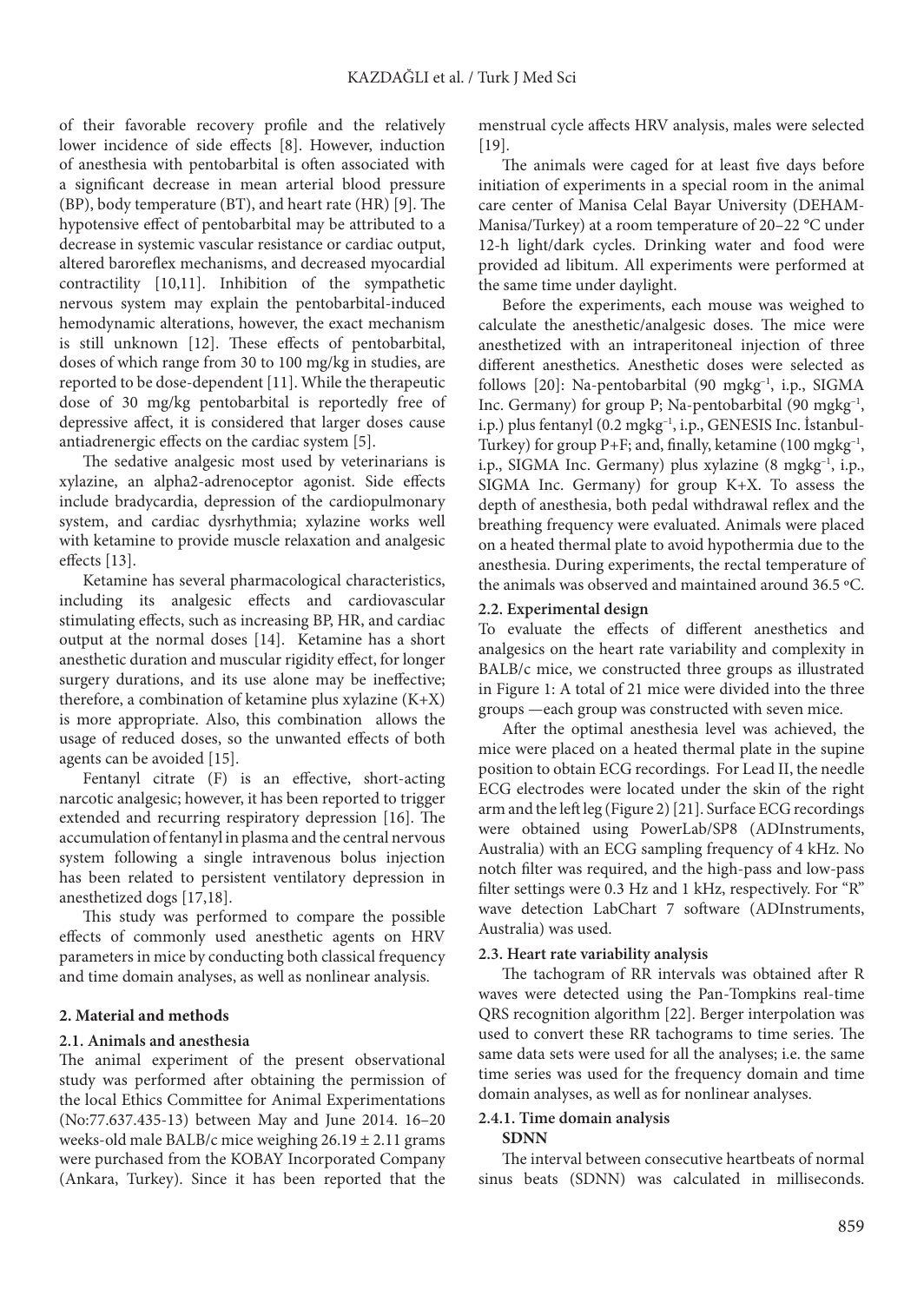

**Figure 1.** Study design.



Figure 2. Representative ECG electrodes placement according to Lead II configuration and HRV analyses performed. (-): Negative electrode, (+): Positive electrode, (G): Ground electrode.

"Normal" denoted the absence of irregular beats, such as ectopic beats. For the SDNN analysis, the standard shortterm recording time was five minutes. SDNN is influenced by both parasympathetic nervous system (PNS) activity and sympathetic nervous system (SNS) activity, which is strongly correlated with very low frequency (VLF), and low frequency (LF) band power, and also total power [23]. The measurement conditions influence this relationship. These bands contribute more to SDNN because they have more influence than the high frequency (HF) band [24].

#### **RMSSD**

The root mean square of successive differences between regular heartbeats (RMSSD) was obtained by calculating each successive time difference between heartbeats in ms. Then, the square root of the sum was obtained after squaring each of the values and summing the result. The standard recording time for RMSSD is five minutes [24].

The RMSSD is the primary time-domain indicator used to estimate the vagal alterations observed in HRV. It represents the beat-to-beat variation in HR (12). The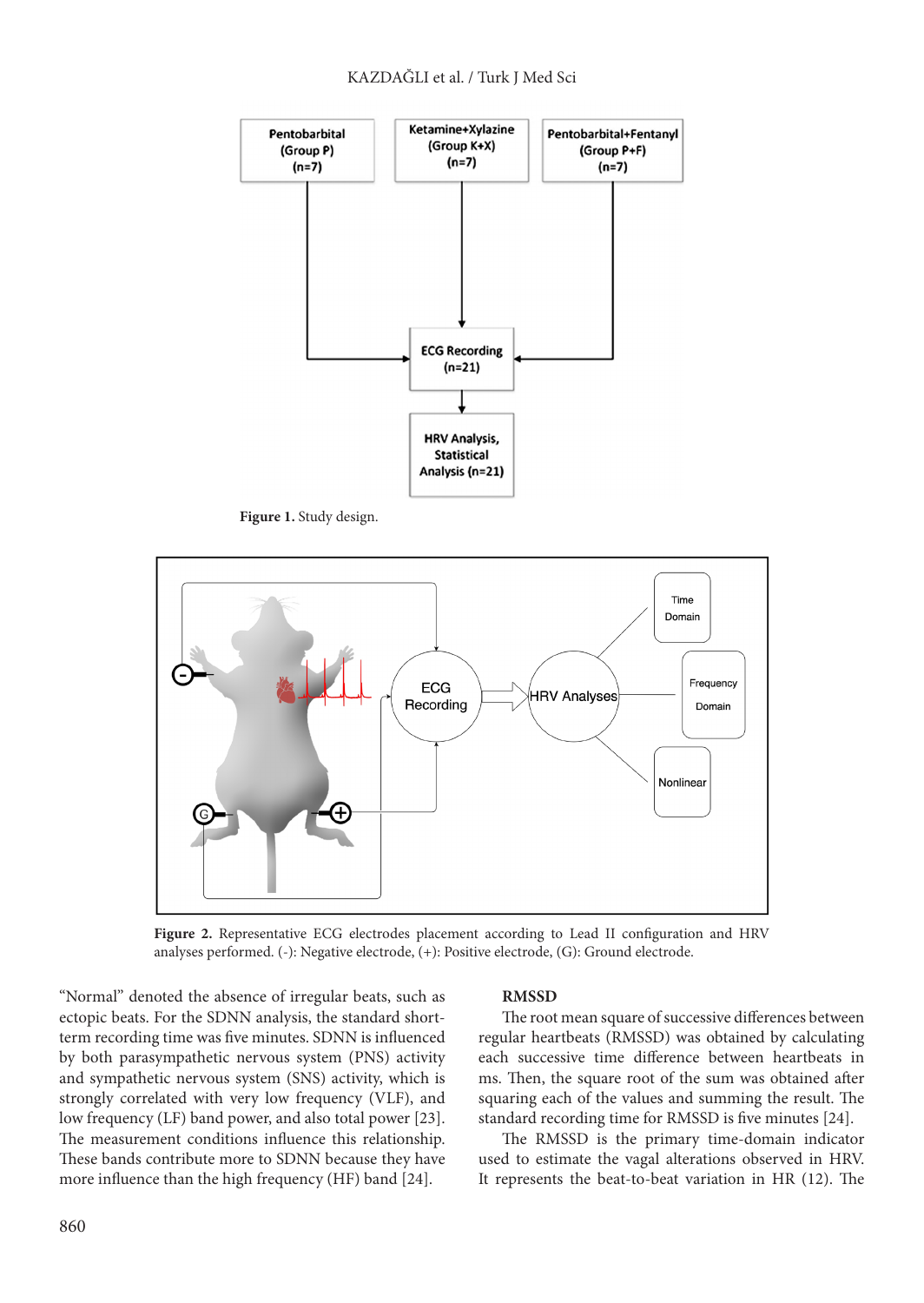RMSSD is the same as the nonlinear Poincaré plot standard deviation 1 (SD1) metric, which measures short-term HRV (37). RMSSD measurements over 24-h are highly correlated with the percentage of successive RR intervals that differ by more than 50ms (pNN50) and HF power [25].

Although the RMSSD has a positive correlation with HF power [26], the impact of respiration rate on this index is unknown. Across many functions, the RMSSD is less affected by respiration than the respiratory sinus arrhythmia. The PNS has a greater effect on the RMSSD than the SDNN [24].

#### **TINN**

The TINN is the width of the baseline in a histogram of normal-to-normal (NN) intervals [27]. Contamination by only two objects within a five-minute segment can greatly distort its meaning, similar to SDNN and RMSSD [28].

#### **2.4.2. Frequency domain analysis**

For the frequency domain analysis, the Kubios HRV Software (University of Eastern Finland) was used. Each recording period was exemplified by four minutes of R-R tachogram and resampled with 10 Hz to convert to time series.

The frequency bands of our frequency-domain analysis, which were selected as proposed by Thireau et al. (2008) [29], were as follows: VLF: 0.00–0.15 Hz; LF: 0.15–1.5 Hz; HF: 1.5–5 Hz. LF/HF ratios were also evaluated. The relative powers of frequency bands, namely the percentage of power spectrum densities (PSD%), were reported.

## **2.4.3. Nonlinear analysis**

#### **Detrended fluctuation analysis (DFA)**

RR time series were analyzed using Kubios HRV Software (University of Eastern, Finland) according to the DFA algorithm introduced by Peng et al. (1995) [30]. To further analyze the fluctuations in time series, this method employs the detrending technique. The correlation between the fluctuation function and the sample size is expressed in the scaling exponents obtained from this analysis. The selfsimilarity of the time series is expressed by this relationship between them. There are several steps to this method: to begin, the sum of the differences between the average RR  $(RR_a)$  and each RR value  $(RR_i)$  in the time series yields the integrated time series y(k) (Eq. 1).

$$
y(k) = \sum_{i=1}^{k} [RR_i - RR_a]
$$
 (1)

is determined for detrending integrated time series and is determined for detrending integrated time series and<br>then detrended by subtracting from the integrated time (n) boxes of equal size. The local trend  $y_n(k)$  for each box series  $y(k)$ . The root-mean-square of the detrended time The time series  $y(k)$  is divided into nonoverlapping series obtained in the previous step is used to measure the fluctuation function  $F(n)$  (Eq. 2):

$$
F(n) = \sqrt{\frac{1}{N} \sum_{k=1}^{N} [y(k) - y_n(k)]^2}
$$
 (2)

where  $F(n)$  is the fluctuation function of box size n, N is the number of the value in the time series,  $y(k)$  is the integrated time series, and  $y_n(k)$  is the local trend series in each box.

To determine the correlation properties of the time series, the logarithmic relationship between the fluctuation function  $F(n)$  and the box size n is scaled. Calculating the slope of this logarithmic relation yields the scaling  $\exp$  onents  $\text{DFA}\alpha$ <sub>*l*</sub> and  $\text{DFA}\alpha$ <sub>2</sub>.

Short-term (DFA $\alpha$ <sub>*l*</sub>) and long-term (DFA $\alpha$ <sub>2</sub>) scaling exponents were determined in both groups for different box sizes  $4 < n < 11$  and  $12 < n < 64$ , respectively [31].

#### **Poincaré plot analysis**

The Poincaré plot was analyzed by drawing an ellipse around the plotted points using the Kubios HRV Program (University of Eastern, Finland). From the analysis viewpoint, the Poincaré plot is a statistical visual analysis method. Regardless of the time series' longitude, the correlation spectrogram obtained by the Poincaré plot allows for accurate recognition of the time series. Each pair of RR intervals (previous and next) are located in the rectangular coordinate system according to their coordinates  $(x, y)$ , where x represents the RR<sub>n</sub> interval value, and y represents the  $RR_{n+1}$  [32]. The graph's dispersion generates a segment of points whose center is on the line known as the "line of identity", which is the graph of the function  $x = y$  ( $RR_n = RR_{n+1}$ ). RR intervals longer than the previous one are represented by points above the line of identity, and intervals shorter than the previous one, represented by points below the line of identity [33]. These coordinates are used to measure the following three parameters: (i) SD1, (ii) SD2, and (iii) SD2/SD1, all of which were included in the present study.

(i) SD1, which determines the ellipse's width, is the standard deviation of each point's distance from the  $y = x$ axis. SD1 was considered to correlate with blood pressure changes, and power in the LF and HF bands, and total power of frequency domain analysis which is obtained from short-term recordings of five minutes [34].

(ii) SD2, which determines the ellipse's length, is the standard deviation of each point from the  $y = x + average$ R–R interval. SD2 is thought to be a reflection of LF band power and baroreflex sensitivity [35].

(iii) SD2/SD1 ratio was assumed to be the analog of the LF/HF ratio [36].

#### **Entropy analysis**

The entropy analysis was carried out with the Kubios HRV Program (University of Eastern, Finland).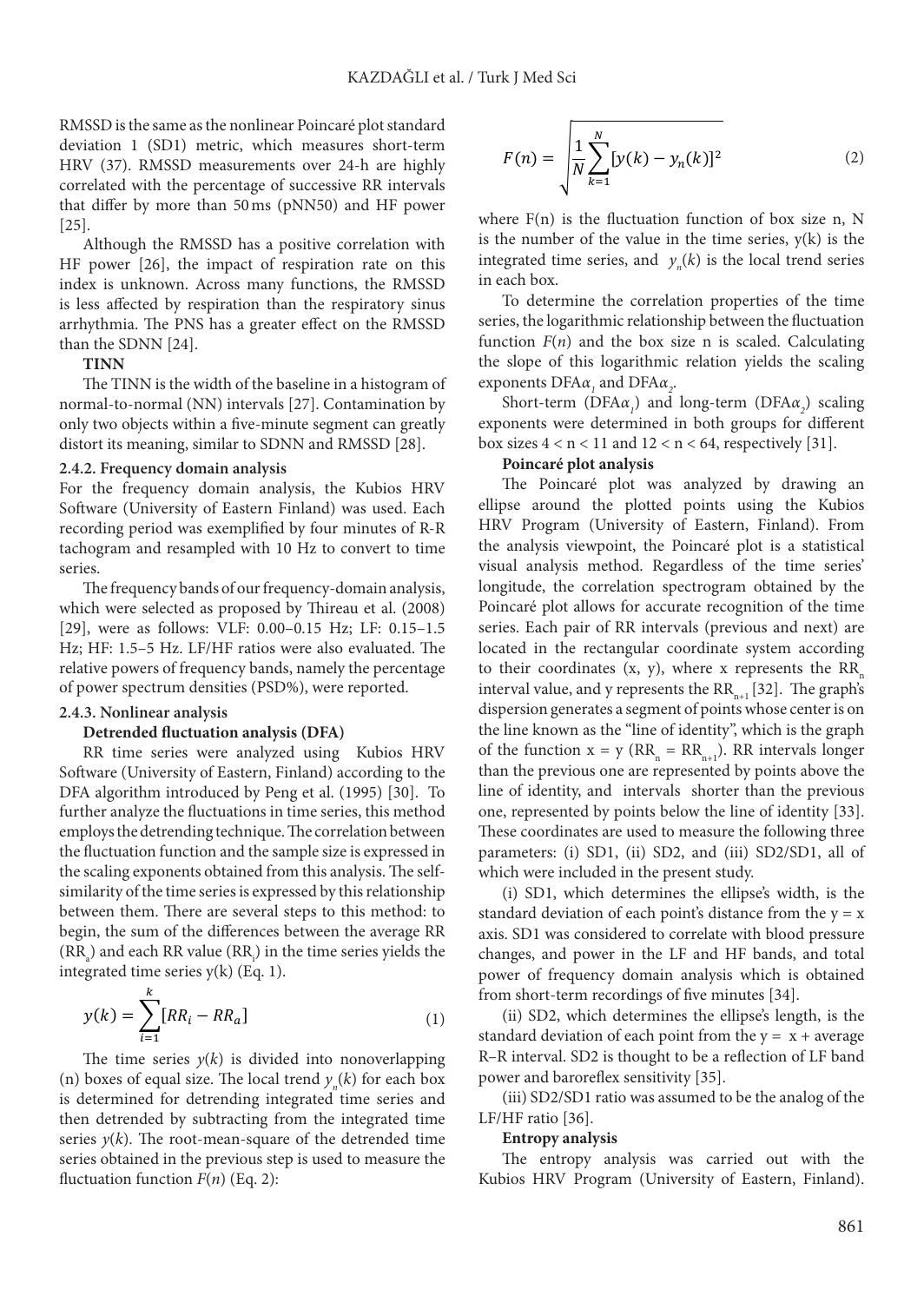Approximate entropy (ApEn) and sample entropy (SampEn) measure the probability in a given sequence of length N and runs of models that are close to m points remain close (less than a certain tolerance level r) to m + 1 points. There is no fail-safe law for selecting r and m parameters. Generally, values of the standard HRV deviation between 10% and 25% (most often, 20%) can be used. Commonly,  $m = 2$  is used for model length, and  $m =$ 1 for very short time series [37].

Estimated entropy is used to determine the regularity and complexity of a time series. ApEn is optimized for a short time series with possible noise, and provides no details about the dynamics of the underlying mechanism. When applied to HRV data, large ApEn values indicate poor predictability of fluctuations in successive RR intervals. Small ApEn values suggest that the signal is normal and predictable [24].

To calculate sample entropy, a less biased and more accurate measurement of signal accuracy and complexity has been developed. The values of SampEn are converted to ApEn and can be measured using fewer than 200 values in a much shorter time series [24].

#### **2.4. Statistical analysis**

Firstly, the Shapiro–Wilk test was used to determine whether the data were normally distributed. Since this seemed to be the case, we then used a parametric statistical approach to further analyze our data. The statistical significance between the two groups was analyzed using the independent sample t-test, and for the multiple comparisons, one-way ANOVA was used. The IBM SPSS Statistics Version 21.0 (IBM Corporation, Armonk, NY, USA) was used for statistical analyses, and the statistical

significance level was adjusted to  $p < 0.05$ . The data were expressed as 'mean ± SD (standard deviation)'.

#### **3. Results**

#### **3.1. Time domain analysis**

The time-domain analysis results were compared as shown in Figure 3: SDNN was calculated as  $8.57 \pm 3.69$  ms in group K+X,  $4.58 \pm 2.78$  ms in group P, and  $2.498 \pm 1.00$ ms in group P+N. RMSSD was measured as  $9.27 \pm 4.20$ ms in group K+X,  $3.34 \pm 3.19$  ms in group P, and  $1.87 \pm$ 0.58 ms in group P+N. TINN was calculated as  $48.57 \pm$ 17.72 ms in group K+X,  $26.42 \pm 15.19$  ms in group P, and  $12.14 \pm 4.88$  ms in group P+N. SDNN, RMSSD, and TINN were reduced significantly in group  $P$  ( $p < 0.01$ ) and  $P + F$ (p < 0.001) compared to Group K+X. SDNN, RMSSD, and TINN did not differ significantly between group P and group  $P + F (p > 0.05)$ .

Mean HR was 253.81 ± 34.61 bpm, 376.39 ± 23.62 bpm and  $377.99 \pm 42.94$  bpm in group K+X, group P, and group P+F, respectively. Note that the mean HR was significantly lower in group K+X in comparison to the others ( $p < 0.01$ ) but did not differ significantly between group P and group  $P+F$  (p > 0.05) (Figure 4).

#### **3.2. Frequency domain analysis**

The mean relative VLF power was  $63.69 \pm 21.84$ ,  $67.61 \pm$ 12.54, and  $20.43 \pm 12.05$  in group K+X, group P, and group P+F, respectively. Relative VLF power was significantly lower in group K+X compared to group P and group P+F  $(p < 0.01)$ . Relative VLF power did not differ significantly between group P and group  $P + F$  (p > 0.05) (Figure 5). The mean relative LF power was  $14.34 \pm 9.65$ ,  $7.3 \pm 3.74$ , and  $67.96 \pm 17.05$  in group K+X, group P, and group P+F,



**Figure 3.** Effects of ketamine+xlazine (K+X), pentobarbital (P), and pentobarbital+fentanyl (P+F) on time-domain parameters of HRV analysis.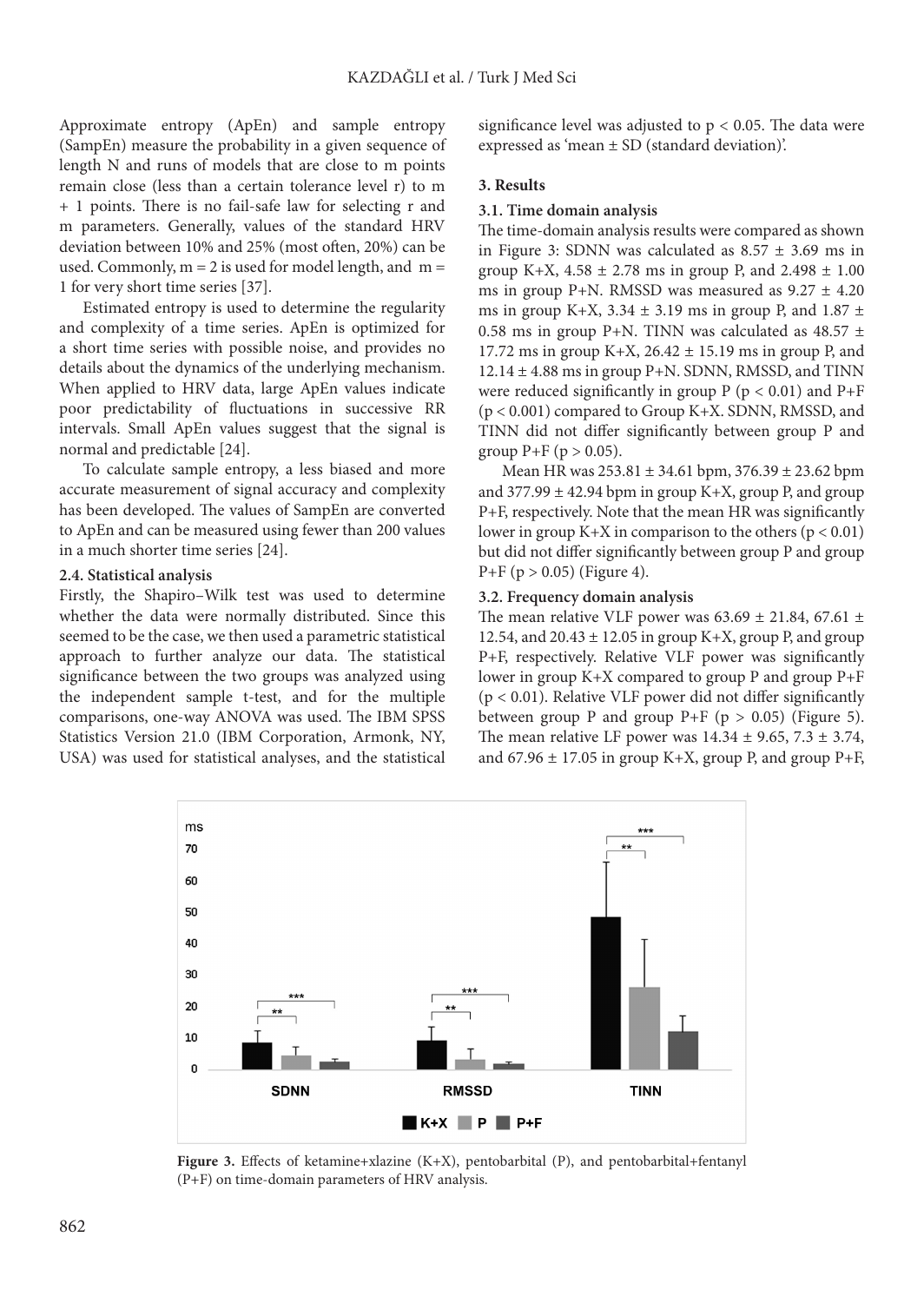

**Figure 4.** Effects of ketamine+xlazine (K+X), pentobarbital (P), and pentobarbital+fentanyl (P+F) on the HR.

respectively. Relative LF power was significantly higher in group K+X compared to group  $P$  ( $p < 0.01$ ) and group P+F (p < 0.001) (Figure 5). Relative LF power did not differ significantly between group  $P$  and group  $P + F$  (p  $> 0.05$ ). The mean relative HF power was 21.96  $\pm$  17.85,  $25.09 \pm 13.54$ , and  $11.60 \pm 11.50$  in group K+X, group P, and group P+F, respectively. The changes in relative HF power were not statistically significant between groups (p  $> 0.05$ ). The LF/HF ratio was  $14.47 \pm 13.69$ ,  $1.03 \pm 1.00$ , and  $0.48 \pm 0.43$  in group K+X, group P, and group P+F, respectively. The LF/HF ratio was significantly higher in group K+X compared to group  $P(p < 0.05)$  and group P+F (p < 0.01) but did not significantly differ between group P and group  $P+F$  ( $p > 0.05$ ) (Figure 5). Total power (TP) was  $22.42 \pm 14.18$ ,  $2.86 \pm 2.41$ , and  $60.71 \pm 23.074$  in group K+X, group P, and group P+F, respectively (Figure 5). TP was significantly higher in group K+X compared to group P ( $p < 0.05$ ) and group P+F ( $p < 0.001$ ). TP did not differ significantly between group P and group P+F ( $p > 0.05$ ) (Figure 5).

#### **3.3. Detrended fluctuation analysis (DFA)**

Detrended fluctuation analysis results were compared between the groups. Mean  $\rm{DFA}\alpha_{_1}$  was calculated as 0.28  $\pm$  0.09, 0.77  $\pm$  0.31 and 0.58  $\pm$  0.25 in group K+X, group P, and group P+F, respectively. Mean  $\mathrm{DFA}\alpha_{_2}$  was calculated as  $1.19 \pm 0.21$ ,  $0.76 \pm 0.16$  and  $0.76 \pm 0.36$  in group K+X, group P, and group P+F, respectively.  $DFA\alpha_1$  was higher in group K+X compared to group P+F ( $p < 0.05$ ). DFA $\alpha$ changes between group P and group P+F, and between group K+X and group P were not statistically significant ( $p > 0.05$ ) (Figure 6). DFA $\alpha$ <sub>2</sub> was lower in group K+X compared to group P ( $p < 0.05$ ). DFA $\alpha$ <sub>2</sub> changes between group P and group P+F, and between group K+X and group P+F were not statistically significant ( $p > 0.05$ ) (Figure 6).

## **3.4. Poincaré plot analysis**

Poincaré plot parameters SD1, SD2, and SD2/SD1 ratio were compared between the groups. SD1 was  $13.28 \pm 7.60$ ms,  $2.34 \pm 1.25$  ms, and  $1.34 \pm 0.42$  ms in group K+X, group P, and group P+F, respectively. SD2 was  $17.59 \pm 6.23$  ms,  $3.14 \pm 1.60$  ms, and  $2.63 \pm 1.82$  ms in group K+X, group P, and group P+F, respectively. The SD2/SD1 ratio was 1.57  $\pm$  0.39, 3.19  $\pm$  1.27, and 2.63  $\pm$  1.82 in group K+X, group P, and group P+F, respectively. Both SD1 and SD2 were significantly higher in group K+X compared to group P and group  $P+F$  ( $p < 0.001$ ) but did not differ significantly between group P and group  $P + F(p > 0.05)$ . The SD2/SD1 ratio was significantly lower in group K+X compared to group P and group  $P+F$  ( $p < 0.05$ ), however, did not differ between group P and group  $P + F$  (p > 0.05) (Figure 7).

#### **3.5. Entropy analysis**

In the entropy analysis, ApEn and SampEn were compared between the groups (Figure 8). The calculated mean ApEn values were 1.46 ± 0.29, 1.26 ± 0.22 and 1.10 ± 0.13 in group K+X, group P, and group P+F, respectively. The calculated mean SampEn values were 1.66 ± 0.48, 1.42 ± 0.31,  $1.25 \pm 0.17$  in group K+X, group P, and group P+F, respectively. Both mean ApEn and SampEn values did not differ significantly between groups ( $p > 0.05$ ) (Figure 8).

#### **4. Discussion**

The major findings of this study may be summarized as follows: (i) the pentobarbital (in group P) and pentobarbital fentanyl (in group P+F), caused a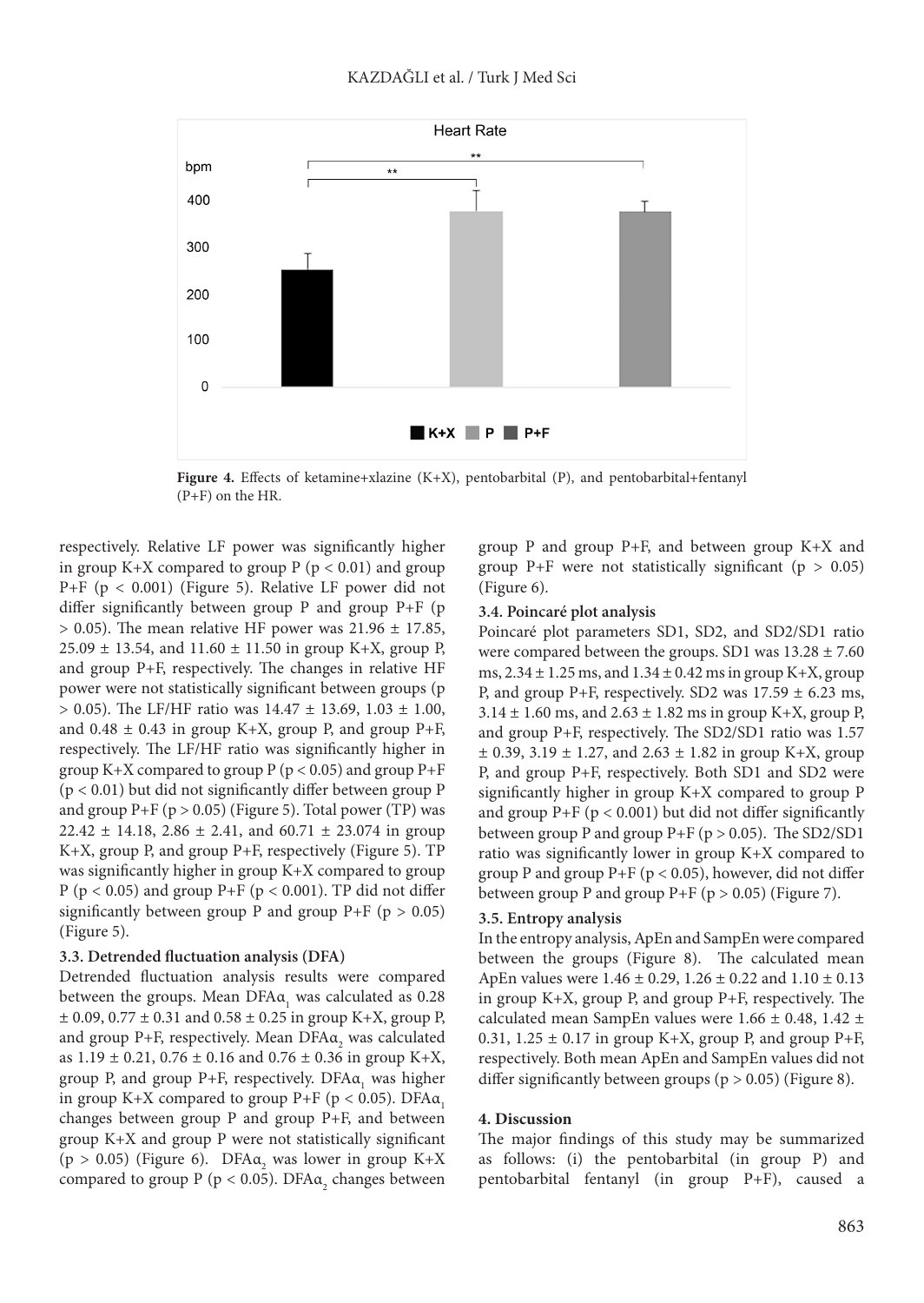

**Figure 5.** Effects of ketamine+xlazine (K+X), pentobarbital (P), and pentobarbital+fentanyl (P+F) on frequency-domain parameters of HRV analysis.



**Figure 6.** Effects of ketamine+xlazine (K+X), pentobarbital (P), and pentobarbital+fentanyl (P+F) on detrended fluctuation analysis.

more stable HR during general anesthesia than the kethamine+xlazine (in group K+X) combination; (ii) the greatest reduction in complexity parameters during general anesthesia was seen in the group P+N; (iii) the irregularity-reflecting parameters SampEn and ApEn did not differ between groups; (iv) time-domain parameters, SDNN, RMSSD and TINN, behaved in an opposite manner to the frequency domain and nonlinear parameters.

In cardiac research, importance is attached to the selection of anesthetic agents, because these vary in their effects on hemodynamics, and can increase the incidence of arrhythmias. In terms of cardiovascular study, no single ideal anesthetic agent has been identified, and the use of a combination of drugs is appropriate because it allows for the benefits of small doses without the drawbacks of large doses of any one medication [38]. Using large doses of these anesthetics, especially pentobarbital, causes cardiac depression [5].

The results of our study showed that the K+X combination for anesthesia created more stable cardiovascular conditions than either the P+F combination or pentobarbital. Pentobarbital has been shown to induce hypotension and tachycardia [39], but in lower concentrations (approximately 30 mgkg $^{-1}$ ) it has been shown not have a depressive effect on the heart [14, 39]. Under pentobarbital anesthesia in mice, Xiuying et al. (2002) and Yan et al. (2009) found persistence in activity of autonomic nerves, including vagal efferents [40,41]. In the present study, using a high dose of pentobarbital (90 mgkg–1) decreased complexity, which may have been caused by the drug's antivagal effect [5].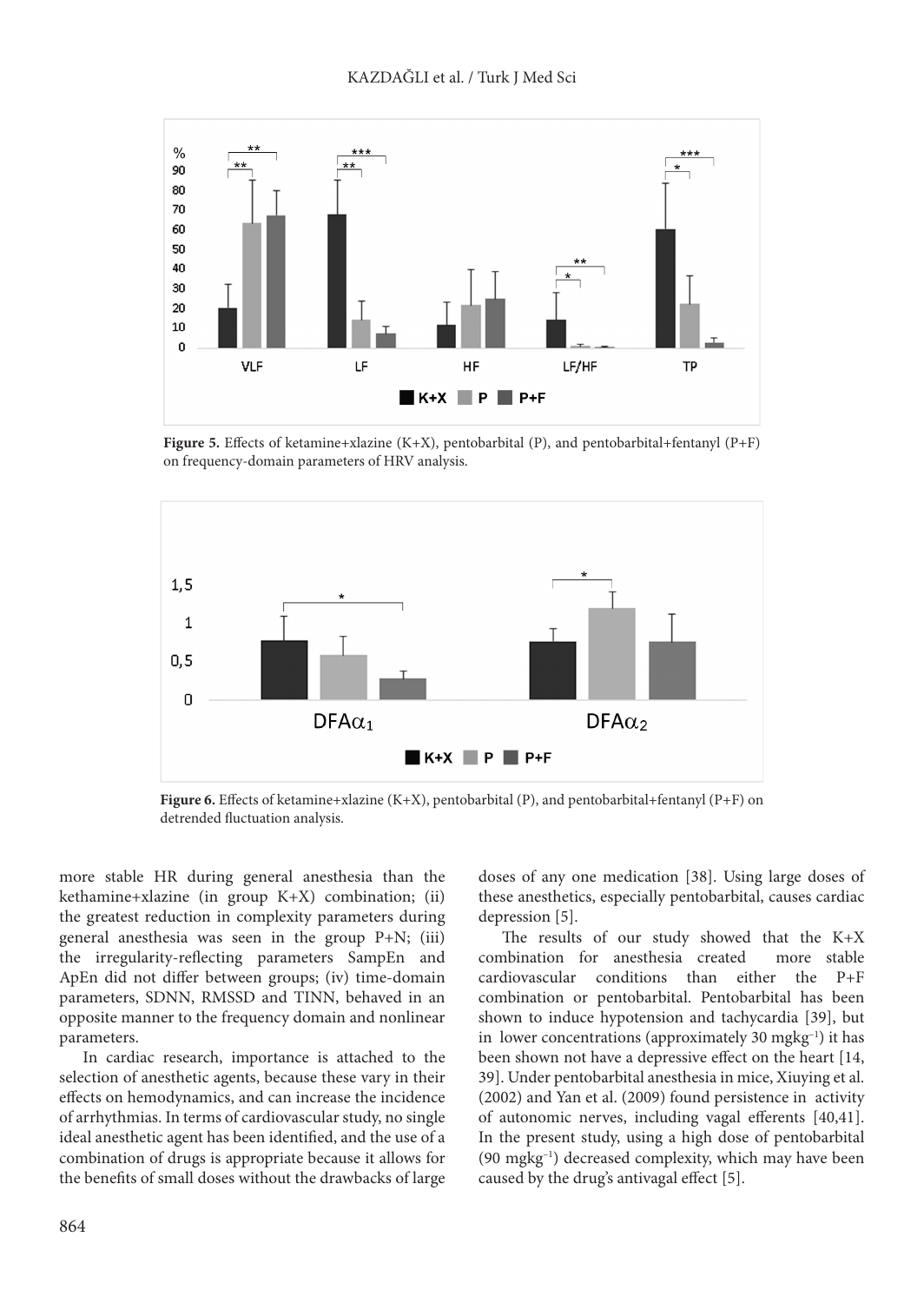

Figure 7. Effects of ketamine+xlazine (K+X), pentobarbital (P), and pentobarbital+fentanyl (P+F) on Poincaré plot analysis.



Figure 8. Effects of ketamine+xlazine (K+X), pentobarbital (P), and pentobarbital+fentanyl (P+F) on entropy analysis.

The effects of pentobarbital on myocardial function have been studied in dogs [42] and pigs [43]. Some authors have reported the depressive effects of pentobarbital on the myocardium [42,43]. The systemic vascular system is also considered to be impaired by pentobarbital anesthesia. Pentobarbital inhibits synaptic transmission in sympathetic ganglia and catecholamine release from the adrenal medulla, as well as depressing the carotid baroreceptor reflex function [4].

In our study, the bradycardia effect in the K+X combination group was more severe than in the other groups. However, during the general anesthesia periods, the mean  $\text{DFAa}_1$  in K+X anesthesia was closer to 1, compared to group P and group P+F. Peng et al. (1995) stated in the article that first introduced the DFA algorithm that the DFAα exponent (box size: 4–16), which corresponds to  $\text{DFAa}_1$  in our study, is likely due to the physiological interbeat interval fluctuation that is dominated by the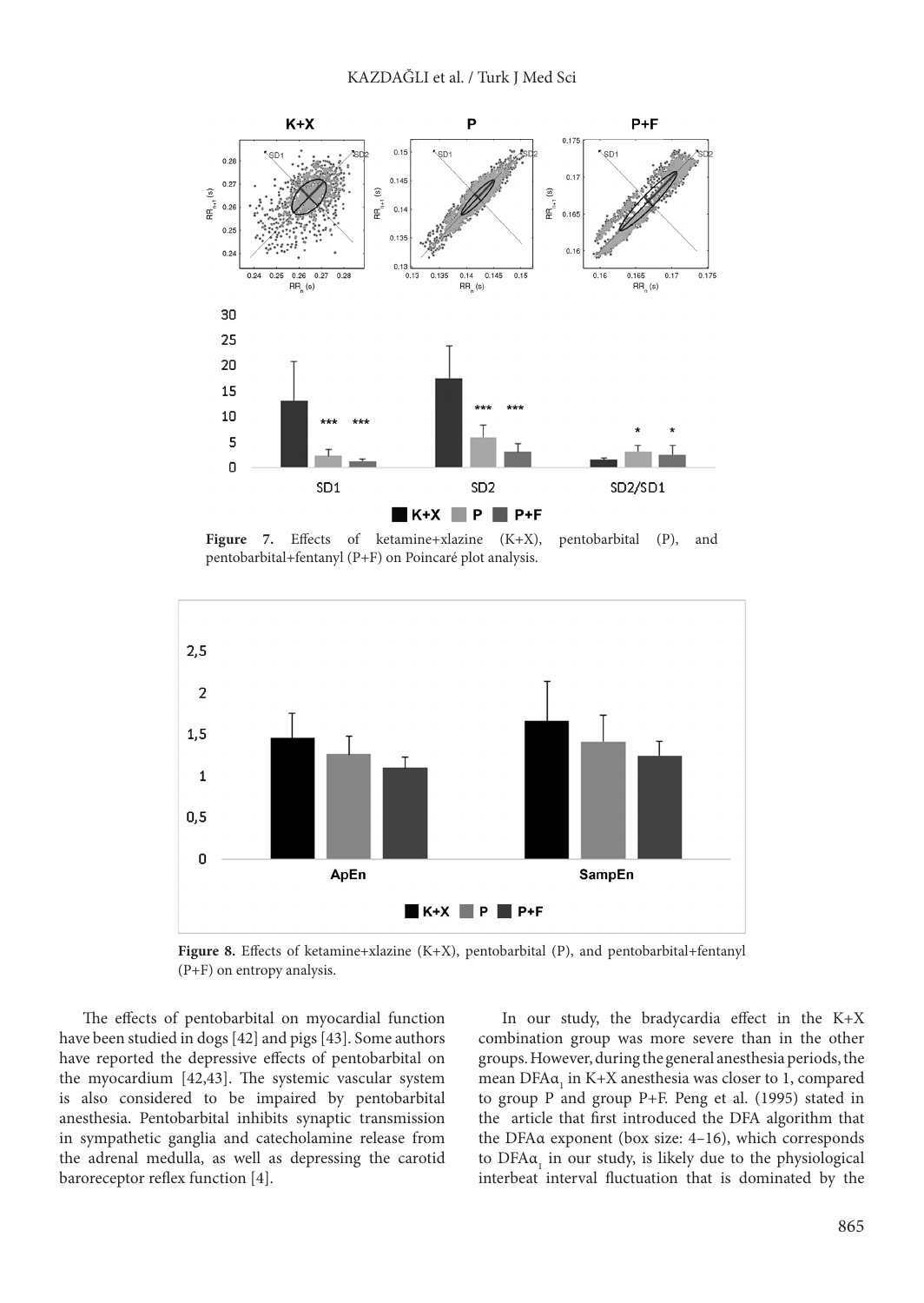relatively smooth heartbeat oscillation associated with respiration on very short time scales [30]. Xylazine can cause severe cardiopulmonary depression. Respiratory rate and HR decrease after the administration of Xylazine [44]. Following xylazine administration, the respiratory rate and HR were found to be decreased [11]. Our findings of lower HR and HF power in the group K+X combination were in agreement with these findings [11, 44].  $\text{DFA}\alpha_1$ was higher in group K+X, suggesting that, as expected, the combination of K+X did not affect respiratory-related complexity parameters.

Another combination examined in the present study was the P+F combination. Fentanyl alone, according to Flacke et al., can cause hypotension by reducing sympathetic outflow [45]. They demonstrated the absence of hemodynamic effects of fentanyl in dogs deprived of the autonomic tone, suggesting that its effects are entirely mediated by the ANS. The results of the present study reveal that the addition of fentanyl to pentobarbital decreased the frequency-domain parameters compared to the sole administration of pentobarbital (Figure 5). Nevertheless, there was no difference in complexity and regularity measures between the group P and the group P+F (Figures 6–8). With the P+F combination, the required dose of pentobarbital can be reduced, and, therefore, more stable hemodynamic parameters can be obtained during general anesthesia. In the present study, however, we deliberately avoided lowering the dose of pentobarbital in the P+F combination group to evaluate the combined effects. Compared to group P and group P+F, the K+X combination reduced HR more severely; nevertheless, this combination had minimal effects on linear and nonlinear parameters of HRV analysis. Thus, it can be concluded that the K+X combination may preserve cardiovascular function better compared to the sole application of pentobarbital and the P+F combination. A possible explanation is that the K+X combination inhibits adrenergic components without affecting vagal components, and that this inhibition is not sufficiently severe to change or alter HRV parameters.

Because only a single dose of the drugs was administered, our study provides no evidence on the effect on ANS of the anesthetics at increasing doses and our results can only suggest the effects of anesthetics in higher doses. Further studies are needed that evaluate dose-dependent effects of anesthetics on ANS.

Before initiation of the study protocol, the depth of anesthesia was evaluated by the pedal withdrawal reflex as well as by the breathing frequency (2.1. Animals and anesthesia). When the animal remains calm and quiet, is insensitive to external stimuli, and has steady heart and breathing rates at around 60, the depth of anesthesia is considered to be optimal [3]. Although the absence of the palpebral reflex in mice indicates a good anesthetic depth, the pedal withdrawal reflex cannot be used to provide

quantitative data on the depth of anesthesia, which requires relatively new depth-of-anesthesia evaluation methods, such as epinephrine or norepinephrine measurements and bispectral index. A limitation of the current study that such methods were not employed. However, it should be noted that the HR itself is more sensitive than arterial blood pressure as a parameter for evaluating the anesthesia level [46]. For decades, in addition to HR measurements, several HRV analyses were performed to assess the effects of anesthesia on ANS [5–7, 45].

Also, a general limitation must be addressed. The value of HRV interpretation has often been questioned because HRV represents HR regulation by the parasympathetic and sympathetic nervous systems, rather than absolute levels of autonomic activity [47]. Recent studies have shown that HRV is a useful tool for assessing the impact of autonomic oscillations on heart rate, especially during anesthesia [48]. However, since certain physiological reflexes or nonneural mechanisms may be inadequately reflected in the HRV signal, some autonomic control mechanisms may not be fully explained by this study [49].

Animal experimentation is a long-standing practice in medicine, especially for testing new therapies in animal models before translating their findings to humans [46]. However, not all results achieved on animals can be directly translated to human, and of the many possible reasons for this, one may be the lack of data on the effects of anesthetics. We believe that, by shedding light on the effects of the most commonly used anesthetics in animal studies, our data will contribute to the literature on the translation of the results from animal studies into medical practices.

Anesthetic side effects can affect the accuracy of experimental results and should be avoided as far as possible. The depressed cardiac variability caused by the pentobarbital combination means that this anesthetic should be excluded from the studies that focus on evaluating the ANS functions. K+X has fewer hemodynamic effects in rats compared to pentobarbital or the pentobarbital+fentanyl combination. When all our findings are considered together, it appears that the K+X combination caused more extensive bradycardia, yet this combination is the most effective anesthetic agent for evaluating cardiac autonomic effects interventions under the conditions of this study.

## **5. Conclusion**

In conclusion, our study demonstrated that K+X administration in mice leads to sympathetic withdrawal, with a trend toward vagal activation; without, however, severely affecting ANS modulation. HRV analyses, including nonlinear methods, indicated that the K+X combination produces lower levels of imbalance and disorder in the regulation of the ANS, in comparison to both pentobarbital and the P+F combination. In the studies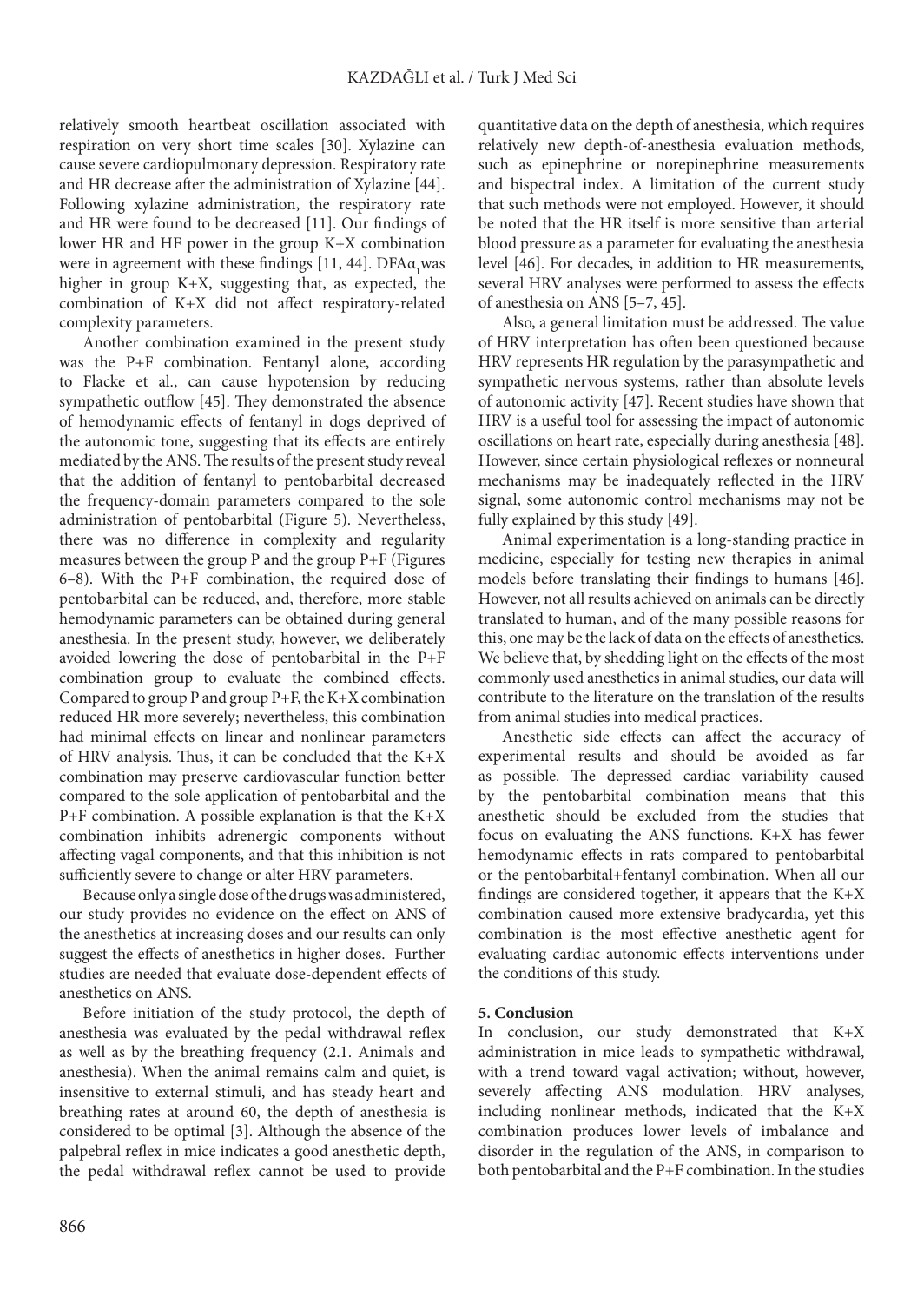focusing on the effects on ANS, K+X anesthesia may be preferred to pentobarbital and the P+F combination.

#### **Acknowledgement/disclaimers/conflict of interest**

The present study did not receive any funding. Special thanks to Simon MUMFORD, Ph.D. for his support with

## **References**

- 1. McCraty R, Shaffer F. Heart rate variability: new perspectives on physiological mechanisms, assessment of self-regulatory capacity, and health risk. Global Advances in Health And Medicine 2015; 4 (1): 46-66. doi: 10.7453/gahmj.2014.073
- 2. Uchino BN, Uno D, Holt-Lunstad J, Flinders JB. Age-related differences in cardiovascular reactivity during acute psychological stress in men and women. The Journals of Gerontology Series B: Psychological Sciences and Social Sciences 1999; 54 (6): 339–346.
- 3. Gargiulo S, Greco A, Gramanzini M, Esposito S, Affuso A, Brunetti A et al. Mice anesthesia, analgesia, and care, Part I: anesthetic considerations in preclinical research. Institute for Laboratory Animal Research 2012; 53 (1): 55-69.
- 4. Goldmann C, Ghofrani A, Hafemann B, Fuchs P, Khorram-Seffat R, Afify M et al. Combination anesthesia with ketamine and pentobarbital: a long-term porcine model. Research in Experimental Medicine 1999; 199 (1): 35-50.
- 5. Chiba S, Tsuboi M. Dominant anti-vagal effect of pentobarbital on cardiac responses to intracardiac autonomic nerve stimulation in the dog. Japanese Journal of Pharmacology 2001; 86 (2): 248–250. doi: 10.1254/jjp.86.248
- 6. Johnstone M. The cardiovascular effects of ketamine in man. Anaesthesia 1976; 31 (7): 873-882. doi: 10.1111/j.1365- 2044.1976.tb11898.x
- 7. Kuo TB, Lai CJ, Huang YT, Yang CC. Regression analysis between heart rate variability and baroreflex-related vagus nerve activity in rats. Journal of Cardiovascular Electrophysiology 2005; 16 (8): 864-869. doi: 10.1111/j.1540-8167.2005.40656.x
- 8. Bauer JA, Fung HL. Concurrent hydralazine administration prevents nitroglycerin-induced hemodynamic tolerance in experimental heart failure. Circulation 1991; 84 (1): 35-39. doi: 10.1161/01.cir.84.1.35
- 9. Baum D, Halter JB, Taborsky GJ Jr, Porte D Jr. Pentobarbital effects on plasma catecholamines: temperature, heart rate, and blood pressure. American Journal of Physiology 1985; 248 (1): 95- 100. doi: 10.1152/ajpendo.1985.248.1.E95
- 10. Hosomi H, Sagawa K. Effect of pentobarbital anesthesia on hypotension after 10% hemorrhage in the dog. American Journal of Physiology 1979; 236 (4): 607-612. doi: 10.1152/ ajpheart.1979.236.4.H607
- 11. Shekarforoush S, Fatahi Z, Safari F. The effects of pentobarbital, ketamine-pentobarbital and ketamine-xylazine anesthesia in a rat myocardial ischemic reperfusion injury model. Lab Anim 2016; 50 (3): 179-184. doi: 10.1177/0023677215597136

the linguistic review of the manuscript. The authors have no conflicts of interest to declare.

## **Informed consent**

The study protocol was approved by the Local Research Ethics Committee (no: 77.637.435-131).

- 12. Watkins L, Maixner W. The effect of pentobarbital anesthesia on the autonomic nervous system control of heart rate during baroreceptor activation. Journal of Autonomic Nervous System 1991; 36 (2): 107-114. doi: 10.1016/0165-1838(91)90106-d
- 13. Moore KA, Ripple MG, Sakinedzad S, Levine B, Fowler DR. Tissue distribution of xylazine in a suicide by hanging. Journal of Analytical Toxicology 2003; 27 (2): 110-112. doi: 10.1093/ jat/27.2.110
- 14. Jiang X, Gao L, Zhang Y, Wang G, Liu Y, Yan C et al. Comparison of the effects of ketamine, chloral hydrate and pentobarbital sodium anesthesia on isolated rat hearts and cardiomyocytes. Journal of Cardiovascular Medicine 2011; 12 (10):732-735. doi: 10.2459/JCM.0b013e32834a6697
- 15. Liu D, Shao Y, Luan X, Zhang M, Shui C, Wu Q. Comparison of Ketamine-Pentobarbital anesthesia and Fentanyl-Pentobarbital anesthesia for open-heart surgery in minipigs. Lab Animal 2009; 38 (7):234-340. doi: 10.1038/laban0709-234
- 16. Becker LD, Paulson BA, Miller RD, Severinghaus JW, Eger EI 2nd. Biphasic respiratory depression after fentanyldroperidol or fentanyl alone used to supplement nitrous oxide anesthesia. Anesthesiology 1976; 44 (4): 291-296. doi: 10.1097/00000542- 197604000-00003
- 17. Murphy MR, Olson WA, Hug CC Jr. Pharmacokinetics of 3H-fentanyl in the dog anesthetized with enflurane. Anesthesiology 1979; 50 (1): 13-19. doi: 10.1097/00000542- 197901000-00004
- 18. Hug CC Jr, Murphy MR. Fentanyl disposition in cerebrospinal fluid and plasma and its relationship to ventilatory depression in the dog. Anesthesiology 1979; 50 (4): 342-349. doi: 10.1097/00000542-197904000-00011
- 19. Sato N, Miyake S, Akatsu J, Kumashiro M. Power spectral analysis of heart rate variability in healthy young women during the normal menstrual cycle. Psychosomatic Medicine 1995; 57 (4): 331-335. doi: 10.1097/00006842-199507000-00004
- 20. Gaertner DJ, Hallman TM, Hankenson FC, Batchelder MA. Anesthesia and Analgesia for Laboratory Rodents. In: Fish RE, Brown MJ, Danneman PJ, Karas AZ (editors). American College of Laboratory Animal Medicine, Anesthesia and Analgesia in Laboratory Animals. 2nd Ed. Academic Press 2008, pp. 239-297. doi:10.1016/B978-012373898-1.50014-0
- 21. Ha TW, Oh B, Kang JO. Electrocardiogram recordings in anesthetized mice using Lead II. Journal of Visualized Experiments 2020; (160). doi: 10.3791/61583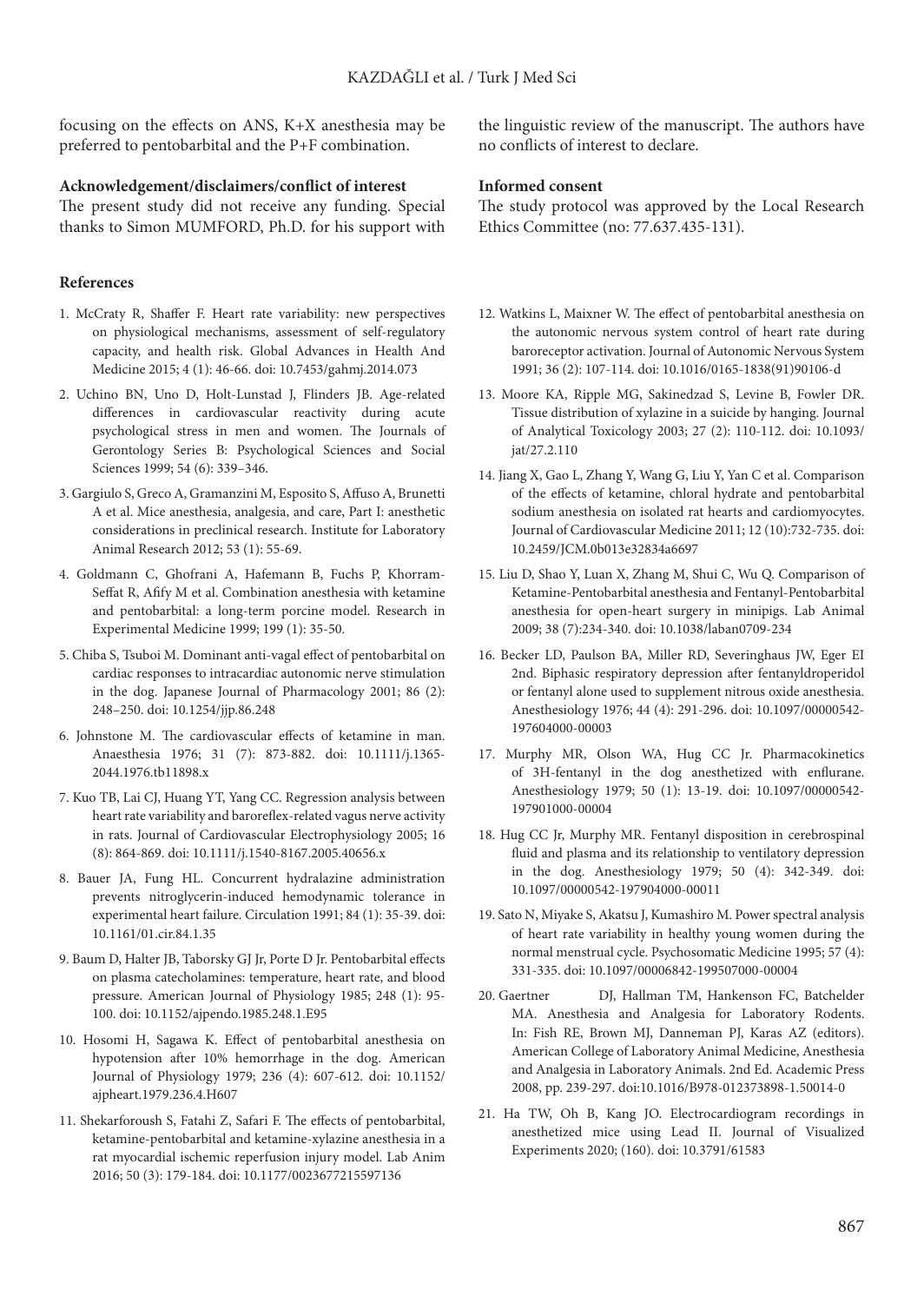- 22. Singh S. Pattern analysis of different ECG signal using Pan-Tompkin's algorithm. 1st International Journal on Computer Science and Engineering 2010; 2 (7): 2502–2505.
- 23. Umetani K, Singer DH, McCraty R, Atkinson M. Twenty-four hour time domain heart rate variability and heart rate: relations to age and gender over nine decades. Journal of the American College of Cardiology 1998; 31 (3): 593-601. doi: 10.1016/ s0735-1097(97)00554-8
- 24. Shaffer F, Ginsberg JP. An overview of heart rate variability metrics and norms. Front Public Health 2017; 5 (258). doi: 10.3389/fpubh.2017.00258
- 25. Bigger JT Jr, Albrecht P, Steinman RC, Rolnitzky LM, Fleiss JL, Cohen RJ. Comparison of time- and frequency domainbased measures of cardiac parasympathetic activity in Holter recordings after myocardial infarction. American Journal of Cardiology 1989; 64 (8): 536-538. doi: 10.1016/0002- 9149(89)90436-0
- 26. Huikuri HV, Mäkikallio TH, Perkiömäki J. Measurement of heart rate variability by methods based on nonlinear dynamics. Journal of Electrocardiology 2003; (36): 95-99.
- 27. Kleiger RE, Stein PK, Bigger JT Jr. Heart rate variability: measurement and clinical utility. Annals of Noninvasive Electrocardiology 2005; 10 (1): 88-101. doi: 10.1111/j.1542- 474X.2005.10101.x
- 28. Tarvainen MP, Niskanen JP, Lipponen JA, Ranta-Aho PO, Karjalainen PA. Kubios HRV-heart rate variability analysis software. Computer Methods and Programs in Biomedicine 2014; 113 (1): 210-220. doi: 10.1016/j.cmpb.2013.07.024
- 29. Thireau J, Zhang BL, Poisson D, Babuty D. Heart rate variability in mice: a theoretical and practical guide. Experimental Physiology 2008; 93 (1): 83-94. doi: 10.1113/expphysiol.2007.040733
- 30. Peng CK, Havlin S, Stanley HE, Goldberger AL. Quantification of scaling exponents and crossover phenomena in nonstationary heartbeat time series. Chaos 1995; 5 (1): 82-87. doi: 10.1063/1.166141
- 31. Lin TT, Sung YL, Wu CE, Zhang H, Liu YB, Lin SF. Proarrhythmic risk and determinants of cardiac autonomic dysfunction in collagen-induced arthritis rats. BMC BMC Musculoskeletal Disorders 2016; 17 (1): 491. doi: 10.1186/s12891-016-1347-6
- 32. Tayel NB, AlSaba EI. Poincaré plot for heart rate variability. International Journal of Biomedical and Biological Engineering 2015; 9 (9): 708-711. doi: 10.5281/zenodo.1109321
- 33. Roy S, Goswami DP, Sengupta A. Geometry of the Poincaré plot can segregate the two arms of autonomic nervous system - A hypothesis. Medical Hypotheses 2020; 138 (109574). doi: 10.1016/j.mehy.2020.109574
- 34. Zerr CL, Bartochowski Z, Shrestha R, Moessner A, Shaffer F. Does Inhalation-to-Exhalation Ratio Matter in Heart Rate Variability Biofeedback? In: Proceedings of the 28<sup>th</sup> Annual Student Research Conference; Kirksville, MO, USA. Doi: 10.1007/s10484-015-9282-0
- 35. Brennan M, Palaniswami M, Kamen P. Poincaré plot interpretation using a physiological model of HRV based on a network of oscillators. American Journal of Physiology-Heart and Circulatory 2002; 283 (5): 1873-1886. doi: 10.1152/ ajpheart.00405.2000
- 36. Motie-Nasrabadi A, Behbahani S, Dabanloo NJ. Ictal heart rate variability assessment with focus on secondary generalized and complex partial epileptic seizures. Advances in Bioresearch 2013; 4 (1): 50-58.
- 37. Sassi R, Cerutti S, Lombardi F, Malik M, Huikuri HV, Peng CK, Schmidt G, Yamamoto Y. Advances in heart rate variability signal analysis: joint position statement by the e-Cardiology ESC Working Group and the European Heart Rhythm Association co-endorsed by the Asia Pacific Heart Rhythm Society. Europace 2015; 17 (9): 1341-1353. doi: 10.1093/ europace/euv015
- 38. Grund F, Tjomsland O, Sjaastad I, Ilebekk A, Kirkebøen KA. Pentobarbital versus medetomidine-ketamine-fentanyl anaesthesia: effects on haemodynamics and the incidence of ischaemia-induced ventricular fibrillation in swine. Lab Animal 2004; 38 (1):70-78. doi: 10.1258/00236770460734425
- 39. Murthy VS, Zagar ME, Vollmer RR, Schmidt DH. Pentobarbitalinduced changes in vagal tone and reflex vagal activity in rabbits. European Journal of Pharmacology 1982; 84 (1-2): 41- 50. doi: 10.1016/0014-2999(82)90155-8
- 40. Ma X, Abboud FM, Chapleau MW. Analysis of afferent, central, and efferent components of the baroreceptor reflex in mice. American Journal of Physiology
- Regulatory, Integrative and Comparative Physiology 2002; 283 (5): 1033-1140. doi: 10.1152/ajpregu.00768.2001
- 41. Yan B, Li L, Harden SW, Epstein PN, Wurster RD, Cheng ZJ. Diabetes induces neural degeneration in nucleus ambiguus (NA) and attenuates heart rate control in OVE26 mice. Experimental Neurology 2009; 220 (1): 34-43. doi: 10.1016/j. expneurol.2009.07.006
- 42. Nash CB, Floyd D, Woodbury RA. Cardiovascular effects of anesthetic doses of pentobarbital sodium. American Journal of Physiology-Legacy Content 1956; 185 (1): 107-112.
- 43. Sawyer DC, Lumb WV, Stone HL. Cardiovascular effects of halothane, methoxyflurane, pentobarbital, and thiamylal. Journal of Applied Physiology 1971; 30 (1): 36-43. doi: 10.1152/ jappl.1971.30.1.36
- 44. Atalan G, Demirkan I, Güneş V, Cihan M, Celebi F, Citil M. Comparison of xylazine+ ketamine-HCI anaesthetic agents with acepromazine+ butorphanol+ ketamine combinations for their clinical and cardiorespiratory effects in dogs. Veteriner Cerrahi Dergisi 2002; 8 (3-4):35–40.
- 45. Flacke JW, Davis LJ, Flacke WE, Bloor BC, Van Etten AP. Effects of fentanyl and diazepam in dogs deprived of autonomic tone. Anesthesia & Analgesia 1985; 64 (11): 1053-1059.